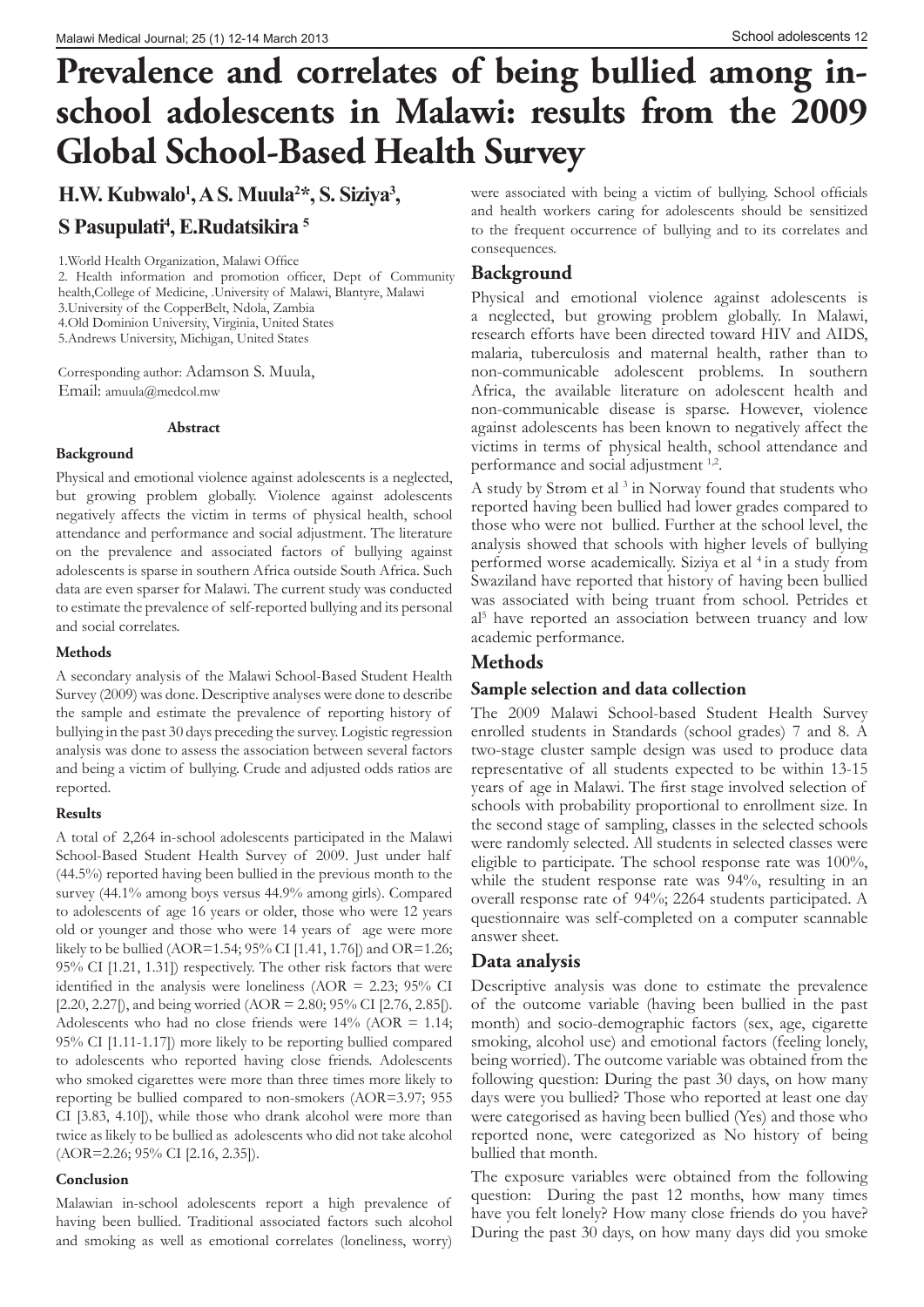cigarettes? During the past 30 days, on how many days did you have at least one drink containing alcohol?

Logistic regression analysis was carried out to assess the association between a selected list of variables known to be associated with having been bullied. The intention was twofold: firstly to assess if these factors are associated with a history of having been bullied in Malawi, and secondly to estimate the size of the effect.

## **Results**

## **Description of the study sample**

A total of 2,264 in-school adolescents participated in the Malawi School-Based Student Health Survey of 2009. For those study participants whose data were available, 39.7% were of age 14 years, 48.8% were females. Just under half (44.5%) reported having been bullied in the past month (44.1% among boys versus 44.9% among girls). Further description of the study sample is given in Table 1.

| Factor            | Total, n (%)* | Male, n(%)* | Female, n(%)* |
|-------------------|---------------|-------------|---------------|
|                   |               |             |               |
| Age<br>$\leq 12$  |               |             |               |
| 13                | 113(1.2)      | 25(1.0)     | 88 (1.5)      |
|                   | 1116 (23.9)   | 280 (20.0)  | 836 (27.6)    |
| 14                | 1327(39.9)    | 417 (39.7)  | 910 (40.1)    |
| 15                | 851(33.1)     | 307 (36.5)  | 544 (29.9)    |
| $\geq 16$         | 34(1.9)       | 20(2.9)     | 14(0.9)       |
| Sex               |               |             |               |
| Male              | 1054(51.2)    |             |               |
| Female            | 1210 (48.8)   |             |               |
| Loneliness        |               |             |               |
| Yes               | 1380 (65.6)   | 630 (63.9)  | 750 (67.4)    |
| No                | 815 (34.4)    | 396 (36.1)  | 419 (32.6)    |
| Worried           |               |             |               |
| Yes               | 1298 (63.1)   | 590 (61.5)  | 708 (64.9)    |
| No                | 948 (36.9)    | 456 (38.5)  | 492 (35.1)    |
| Had close friend  |               |             |               |
| Yes               | 2017 (92.1)   | 928 (91.3)  | 1089 (92.9)   |
| No                | 196 (7.9)     | 102 (8.7)   | 94(7.1)       |
| Smoked cigarettes |               |             |               |
| Yes               | 213(8.9)      | 135 (11.2)  | 78 (5.3)      |
| No                | 1725 (91.1)   | 782 (88.8)  | 943 (93.7)    |
| Drank Alcohol     |               |             |               |
| Yes               | 186 (5.8)     | 123 (7.9)   | 63 (3.5)      |
| No                | 1910 (94.2)   | 848 (92.1)  | 1062 (96.5)   |
| Bullied           |               |             |               |
| Yes               | 881 (44.5)    | 395 (44.1)  | 486 (44.9)    |
| No                | 1213 (55.5)   | 576 (55.9)  | 637 (55.1)    |

| Table 2: Factors associated with being bullied among adolescents in Malawi, 2009 |  |  |
|----------------------------------------------------------------------------------|--|--|
|                                                                                  |  |  |

| Factors           | Crude odds ratio (95% CI) | Adjusted odds ratio (95% CI) |  |
|-------------------|---------------------------|------------------------------|--|
| Age               |                           |                              |  |
| $\leq 12$         | $1.26(1.17 - 1.39)$       | $1.54(1.41 - 1.67)$          |  |
| 13                | $0.93(0.86 - 0.99)$       | $0.84(0.81 - 0.87)$          |  |
| 14                | $1.09$ (0.97 - 1.23)      | $1.26(1.21 - 1.31)$          |  |
| 15                | $1.01$ (0.98 - 1.12)      | $0.96(0.93 - 1.0)$           |  |
| $16+$             | 1                         | 1                            |  |
| Sex               |                           |                              |  |
| Male              | $1.02$ (1.01 - 1.04)      | $1.01(0.99 - 1.02)$          |  |
| Female            | 1                         | 1                            |  |
| Loneliness        |                           |                              |  |
| Yes               | $3.13(3.09 - 3.18)$       | $2.23(2.2 - 2.27)$           |  |
| No                | 1                         | 1                            |  |
| Worried           |                           |                              |  |
| Yes               | $3.5(3.45 - 3.55)$        | $2.80(2.76 - 2.85)$          |  |
| No                | 1                         | 1                            |  |
| Had close friend  |                           |                              |  |
| No                | $1.18(1.15 - 1.21)$       | $1.14(1.11 - 1.17)$          |  |
| Yes               | 1                         | 1                            |  |
| Smoked cigarettes |                           |                              |  |
| Yes               | 5.78 (5.61 - 5.95)        | $3.97(3.83 - 4.10)$          |  |
| No                | 1                         | 1                            |  |
| Drank Alcohol     |                           |                              |  |

## **Factors associated with being a victim of bullying**

Compared to adolescents of age 16 years or more, those who were 12 years old or younger and those who were 14 years of age were more likely to be bullied (AOR=1.54; 95% CI [1.41, 1.76]) and OR=1.26; 95% CI [1.21, 1.31]) respectively. The other risk factors that were identified in the analysis were loneliness (AOR = 2.23; 95% CI [2.20, 2.27[), and being worried (AOR = 2.80; 95% CI [2.76, 2.85[). Adolescents who had no close friends were  $14\%$  (AOR = 1.14;  $95\%$  CI [1.11-1.17]) more likely to be bullied than adolescents who had close friends.

Adolescents who smoked cigarettes were more than three times as likely to be bullied as non-smokers (AOR=3.97; 955 CI [3.83, 4.10]), while those who drank alcohol were more than twice as likely to be bullied as adolescents who did not take alcohol (AOR=2.26; 95% CI [2.16, 2.35]).

## **Discussion**

In a nationwide survey of school-based adolescents in Malawi, 44.5% reported having been bullied in the past month. Boys were equally likely to report to have been bullied as girls. By contrast, in the 2004 Zambia School-Based Health Survey however, Siziya et al<sup>4</sup> reported a higher prevalence of bullying (62.8%) than in our study, and they also showed a small gender-difference (60.0% among boys and 65.0% among girls).

In our study, individuals who self-reported being lonely, worried, lacking best friends, smoking cigarettes or sometimes drinking alcohol were more likely to report having been bullied than those who did not report such exposures.

We did not assess the different forms of bullying that the students reported. In a study of high school students in North Carolina<sup>6</sup>, the prevalence of having ever been bullied was 55% with 18% of respondents reporting cyber bullying. The North Carolina population is likely to be different in many ways. However, there has been proliferation of internet and other communications technologies in Malawi, and it will be important in future studies to assess whether technologyfacilitated bullying ('cyber-bullying') occurs in Malawi.

The lack of sex difference in reporting bullying experience, as opposed to previous reports from neighboring Zambia and other countries<sup>7-9</sup>, deserves mention. Our current results are similar to the Zambia results with regard to the personal and social correlates that are associated with having been bullied in past 30 days. We found, just as was found in Zambia, that being lonely, feeling worried and consuming alcohol were associated with history of having been bullied.

Problem behaviours such as alcohol use and cigarette smoking, as well as emotional stress (lack of social support) have been reported to be associated with a history of being a bullying victim<sup>10,11</sup>. Our study also found that Malawian adolescents who reported having experienced worry, loneliness or not having a best friend were more likely to report having experienced bullying. While we cannot assume causality, it is plausible that those behaviours may be both causes and consequences of bullying. In any case, we can fairly say that adolescents who are bullied may also have other areas of their life that need exploration and support (e.g. no social support and substance use).

## **Limitations of the study**

Although this study has several strengths including a large